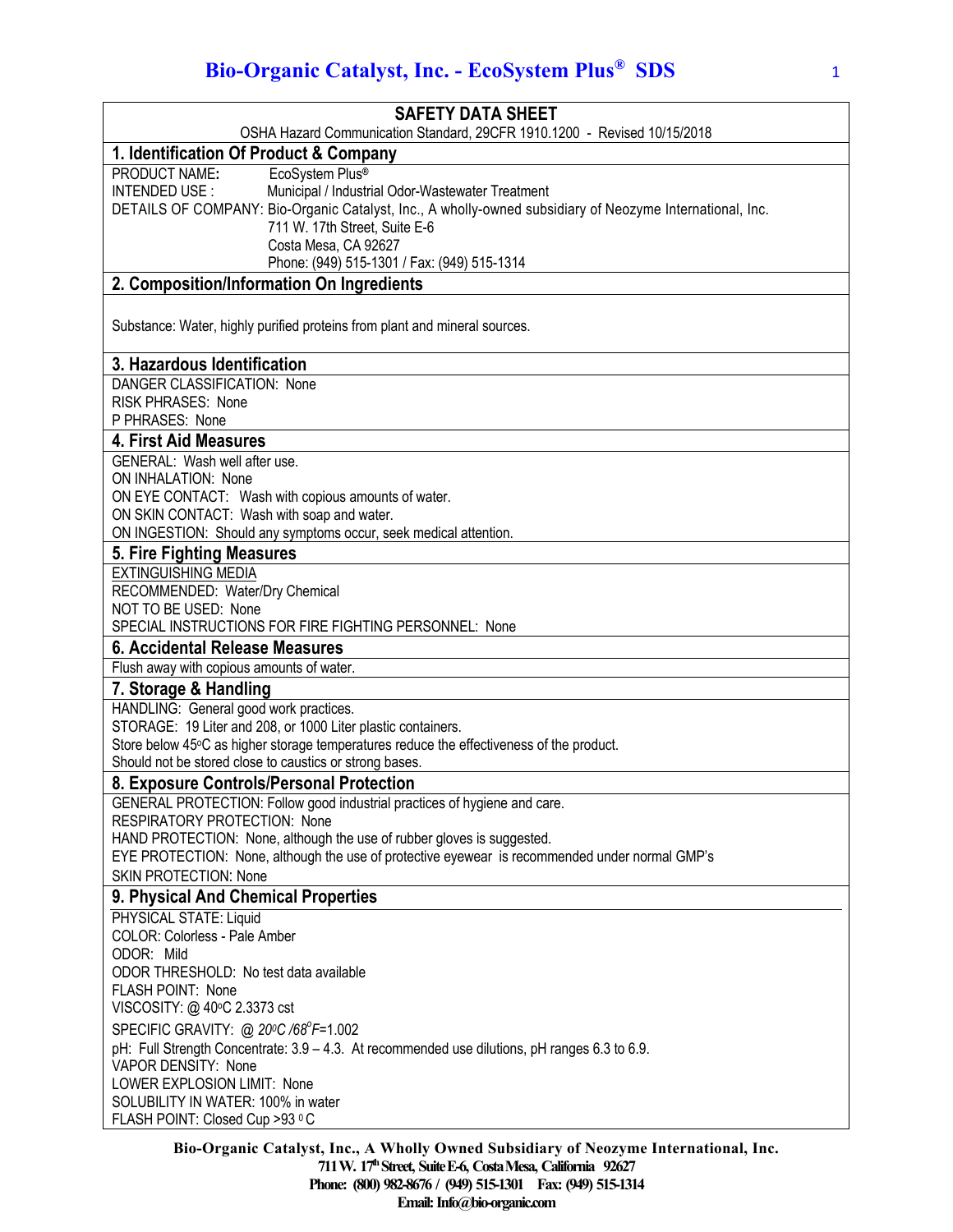FLAMMABILITY (Solid, Gas): None

FLAMMABLE LIMITS IN AIR LOWER: No test data available.

UPPER: No test data available.

AUTO IGNITION TEMPERATURE: No test data available.

VAPOR PRESSURE: < 0.01 mmHg @ 20°C *Calculated*

BOILING POINT (@760 mmHg): > 1000C

VAPOR DENSITY (air = 1): >1 *Calculated*

FREEZING POINT: See Pour Point

MELTING POINT: Not applicable

POUR POINT: 2.220C or (+28 0F)

SOLUBILITY IN WATER (by weight): Completely soluble.

DECOMPOSITION TEMPERATURE: No test data available

## **10. Stability & Reactivity**

NO KNOWN REACTION TO OCCUR

CONDITIONS TO AVOID: Temperatures above 45°C., pH below 2.5 and above 11 will affect the quality and condition of the product. Strong caustics and strong bases may affect the quality and condition of the product.

### **11. Toxicological Information**

ORAL LD50**:** Levels of 5,000 mg/kg: No Effects.

OCULAR: Primary Ocular-Albino Rabbits-Levels of 1,000 mg/kg for 24 hours: No effects; Non-Toxic; "No Warning Required". ACUTE TOXICITY**:** LC50-Level of 10,000 mg/kg: No effects after 168 hours; Non-Toxic; "No Warning Required."

SKIN TESTS: Draize Test-Dermal score of .38; Non Irritant; "No Warning Required." Repeated Insult Patch - No indication of irritation or sensitization; Non Irritant; "No Warning Required."

INHALATION TESTS**:** Results. No possibility of Irritation; Non Irritant; "No Warning Required."

LONG-TERM STUDIES**:** No recorded side effects since 1971.

### **12. Ecological Information**

This is a totally safe and efficient biocatalytic degrader of organic waste materials. The product causes contaminants and other organic matter to eventually biodegrade, thus returning to carbon dioxide and water. When disposed of in sewage and drainage systems, the product aids in the breakdown of pollutants such as oil.

OECD BIODEGRADATION TESTS: For this family of materials: OECD Guideline for Testing of Chemicals, 302 B, Inherent Biodegradability: Zahn-Wellens/EMPA-Test Adopted: July 17, 1992, as well as German Standard Procedures for Water, Waste Water and Sludge Testing, Test procedure with water organisms (Group L) Determination of the biodegradability, Static Test (L25),DIN 38 412, Part 25

BIODEGRADATION EXPOSURE TIME METHOD: > 58% -48 HRS OECD 302B TEST

Closed Bottle Ready Biodegradability Test Reference: Environmental Protection Agency - Toxic Substances Control Act, Code of Federal Regulations Title 40, part 796, section 3200 (40 CPR 796.3200)

BIODEGRADATION EXPOSURE TIME METHOD: > 75%-28 Days

ENVIRONMENTAL FATE: Persistence and Degradability: The material is readily biodegradable. Passes OECD test(s) for ready biodegradability.

ECOTOXICITY: The material is non-toxic to aquatic organisms on an acute basis (LC50/EC50 between 1 and 10 mg/L in the most sensitive species tested).

FISH ACUTE & PROLONGED TOXICITY: For this family of materials: LC50, fathead minnow (Pimephales promelas), static, 96 hrs. 100% survival rate at 1ppm

AQUATIC INVERTEBRATE ACUTE TOXICITY: EC50, water flea Daphnia magna, 48 hrs, Toxicity: Not Detected.

TOXICITY TO MICRO-ORGANISMS: EC50 Vibrio fischeri (Photobacterium phosphoreum), P seudokirchner¡ella subcapitata (Selen astrum capricornutum) Toxicity: Not Detected.

MUTAGENICITY TEST; The organisms *P. subcapitata* and *D. magna* are continental water organisms. V. fischeri is an organism that can be involved for both continental water and marine water samples. *Salmonella typhimurium* is an organism to evaluate sweet water and its results can be applied to the environment and extrapolated to humans.

*Salmonella typhimurium:* Mutagenicity: Not Detected

MARINE ACUTE TOXICITY**:** The marine invertebrate species, *Mysidopsis bahia (Americamysis bahia)* and the marine vertebrate species, *Menidia beryllina* were used in the tests. For the marine invertebrate species,48-Hour Acute *Mysidopsis bahia* survival test results: LC-50 -316.23 (ppm), The 96-Hour LC-50 (concentration at which 50% mortality is expected to occur) *Menidia beryllina* survival data was 203.04 (ppm)

### **13. Disposal Considerations**

"IN ACCORDANCE WITH NATIONAL AND LOCAL LAWS AND PRACTICES" Flush down sewage or drainage systems with copious amounts of water.

**Bio-Organic Catalyst, Inc., A Wholly Owned Subsidiary of Neozyme International, Inc.**

**711 W. 17thStreet, SuiteE-6, CostaMesa, California 92627 Phone: (800) 982-8676 / (949) 515-1301 Fax: (949) 515-1314**

**Email:Info@bio-organic.com**